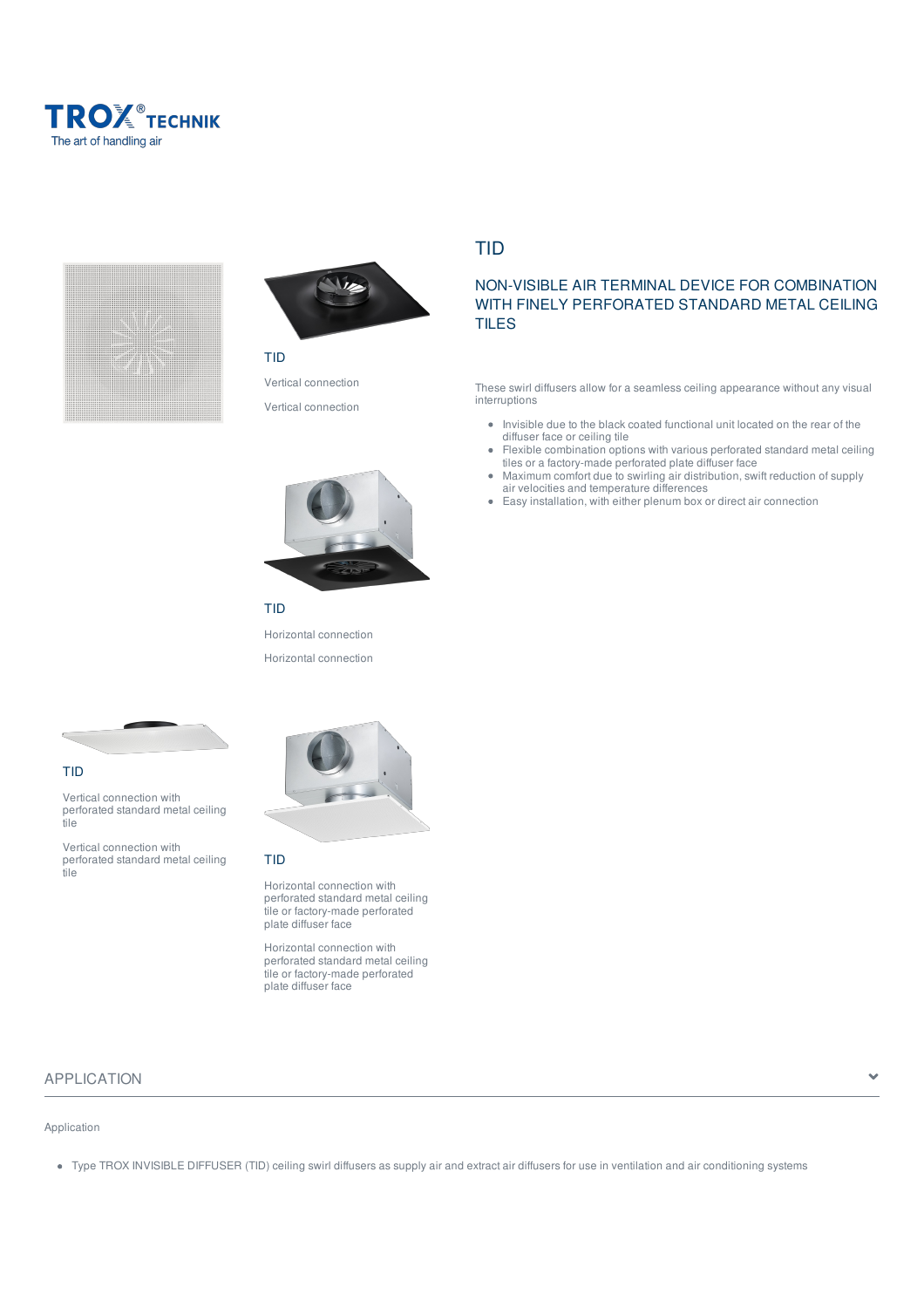- For installation in comfort and industrial zones
- Can be combined with perforated standard metal ceiling tiles, but without acoustic fleece or factory-made perforated plate diffuser face (LBK or LBS)
- The functional unit installation is not visible, which is why it is particularly suitable as an attractive design element for building owners and architects with demanding aesthetic requirements
- Horizontal swirling supply air discharge for mixed flow ventilation
- The efficient swirl creates high induction levels, thereby rapidly reducing the temperature difference and airflow velocity (supply air variant)
- For variable and constant volume flows
- For supply air to room air temperature differences from –12 to +10 K
- For room heights up to 4 m (lower edge of suspended ceiling)
- For all types of ceiling systems, particularly for standard metal ceilings with perforated standard ceiling tiles (free cross section ≥ 15 %)

#### Special characteristics

- Inconspicuous or non-visible swirl diffuser
- Installation behind on-site perforated standard ceiling tile, without affecting the appearance of the ceiling, ceiling tile thickness must be ≤ 1 mm, preferably  $\leq 0.7$  mm
- Optionally with factory-made perforated plate diffuser face, to cover the functional unit consisting of discharge nozzle, swirling element and spigot
- Functional unit always dip coated black
- Non-visible installation of technical components

#### Nominal sizes

- 300, 400, 600, 625
- Ø: 125, 160, 200, 250, 315

### **DESCRIPTION**

### **Variants**

#### Connection

- Vertical: In the case of a vertical connection, a spigot is attached to the discharge nozzle; it can be mounted directly to the on-site duct network. Suspension lugs are attached to the spigot to retain the dead load of the air diffuser
- Horizontal: In the case of a horizontal connection, the TID air diffuser is combined with a suitable Type AK-Uni plenum box
- Variants with a perforated plate diffuser face (LBK and LBS) are only available with plenum boxes

#### Perforated plate diffuser face

- Without perforated plate diffuser face: This variant is suitable for installation behind standard metal ceiling tiles perforated on site (free cross section ≥ 15 %), which must be  $\leq$  1 mm thick, and ideally  $\leq$  0.7 mm thick
- LBK clamped perforated plate diffuser face: A perforated plate diffuser face with a perforation of RV 6.0–8.0 with a free cross section of approx. 51 % is included in the supply package ex works; the perforated plate diffuser face is attached to the discharge nozzle by means of clamps; this variant is particularly suitable for insertion in T-bar ceilings and is only available with a plenum box; the diffuser face is permanently connected to the plenum box
- LBS screwed perforated plate diffuser face: A perforated plate diffuser face with a perforation of RV 6.0–8.0 with a free cross section of approx. 51 % is included in the supply package ex works; the perforated plate diffuser face is attached to the discharge nozzle with lugs at the edges; this variant is particularly suitable for direct installation below suspended ceilings and only available with a plenum box; the air diffuser is secured to the cross bar in the plenum box with the central fixing screw. The entire air diffuser can be removed to access the plenum box behind it up to the equalising element, e.g. for cleaning

#### **Attachments**

#### Perforated plate diffuser face

- Without perforated plate diffuser face: This variant is suitable for installation behind standard metal ceiling tiles perforated on site (free cross section ≥ 15 %), which must be  $\leq$  1 mm thick, and ideally  $\leq$  0.7 mm thick
- LBK clamped perforated plate diffuser face: A perforated plate diffuser face with a perforation of RV 6.0–8.0 with a free cross section of approx. 51 % is included in the supply package ex works; the perforated plate diffuser face is attached to the discharge nozzle by means of clamps; this variant is particularly suitable for insertion in T-bar ceilings and is only available with a plenum box; the diffuser face is permanently connected to the plenum box
- LBS screwed perforated plate diffuser face: A perforated plate diffuser face with a perforation of RV 6.0–8.0 with a free cross section of approx. 51 % is included in the supply package ex works; the perforated plate diffuser face is attached to the discharge nozzle with lugs at the edges; this variant is particularly suitable for direct installation below suspended ceilings and only available with a plenum box; the air diffuser is secured to the cross bar in the plenum box with the central fixing screw. The entire air diffuser can be removed to access the plenum box behind it up to the equalising element, e.g. for cleaning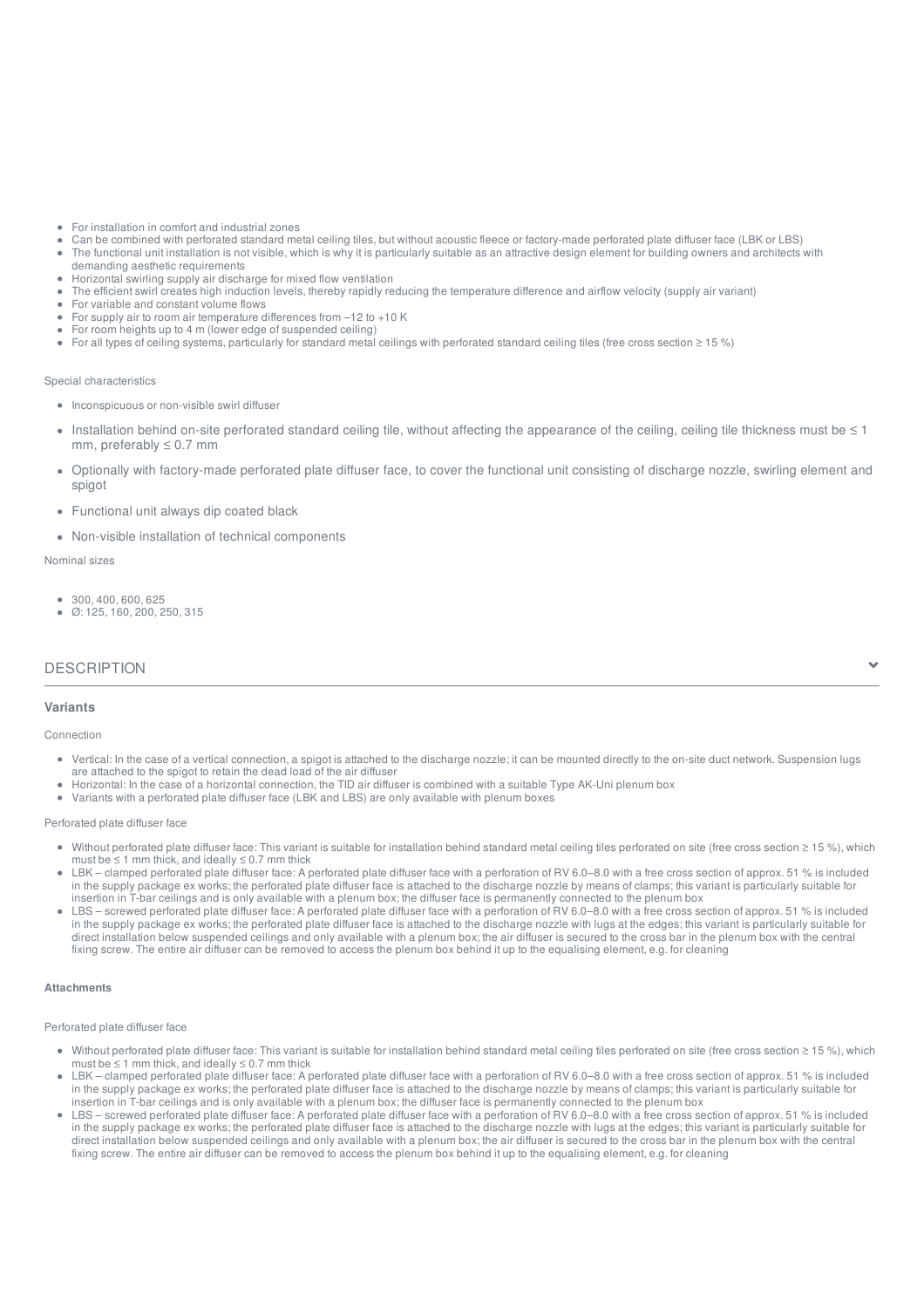#### **Attachments**

- M: Damper blade for volume flow rate balancing
- MN: Pressure tap and cord-operated damper blade for volume flow rate balancing with the diffuser face in place

#### **Materials and surfaces**

- Discharge nozzle, swirling element, spigot and optional factory-made perforated plate diffuser face made from galvanised sheet steel
- Perforated plate diffuser face, powder-coated, RAL 9010, pure white
- P1: Perforated plate diffuser face, powder-coated according to RAL Classic

### **Standards and guidelines**

The sound power level of the air-regenerated noise is measured according to EN ISO 5135.

#### **Nominal sizes**

- 300, 400, 600, 625
- $\bullet$   $\varnothing$ : 125, 160, 200, 250, 315

# TECHNICAL INFORMATION

### FUNCTION, TECHNICAL DATA, QUICK SIZING, SPECIFICATION TEXT, ORDER CODE

Ceiling swirl diffusers in air conditioning systems create a swirl to supply air to rooms. The resulting airflow induces high levels of room air, thereby rapidly reducing the airflow velocity and the temperature difference between supply air and room air. Ceiling swirl diffusers allow for large volume flow rates. The result is a mixed flow ventilation in comfort zones, with good overall room ventilation, creating only very little turbulence in the occupied zone. TROX INVISIBLE DIFFUSERS (TID) feature invisible or inconspicuous installation methods. The swirl unit required for the swirling air discharge is not visible from the room. The special shape of the discharge nozzle allows the swirl effect to be used even behind perforated standard metal ceiling tiles or factory-made perforated plate diffuser faces. Type TID ceiling swirl diffusers have fixed air control blades. Air discharge is horizontal, with an omni-directional flow. The supply air to room air temperature difference may range from –12 to +10 K. A damper blade in the plenum box simplifies volume flow rate balancing for commissioning. To give rooms a uniform aesthetic, Type TID diffusers may also be used for extract air.

### TID schematic illustration, with horizontal air connection



- ① Perforated standard metal ceiling tile / perforated plate diffuser face
- ② Functional unit including discharge nozzle, swirling element and spigot
- ③ Plenum box
- ④ Damper blade for volume flow rate balancing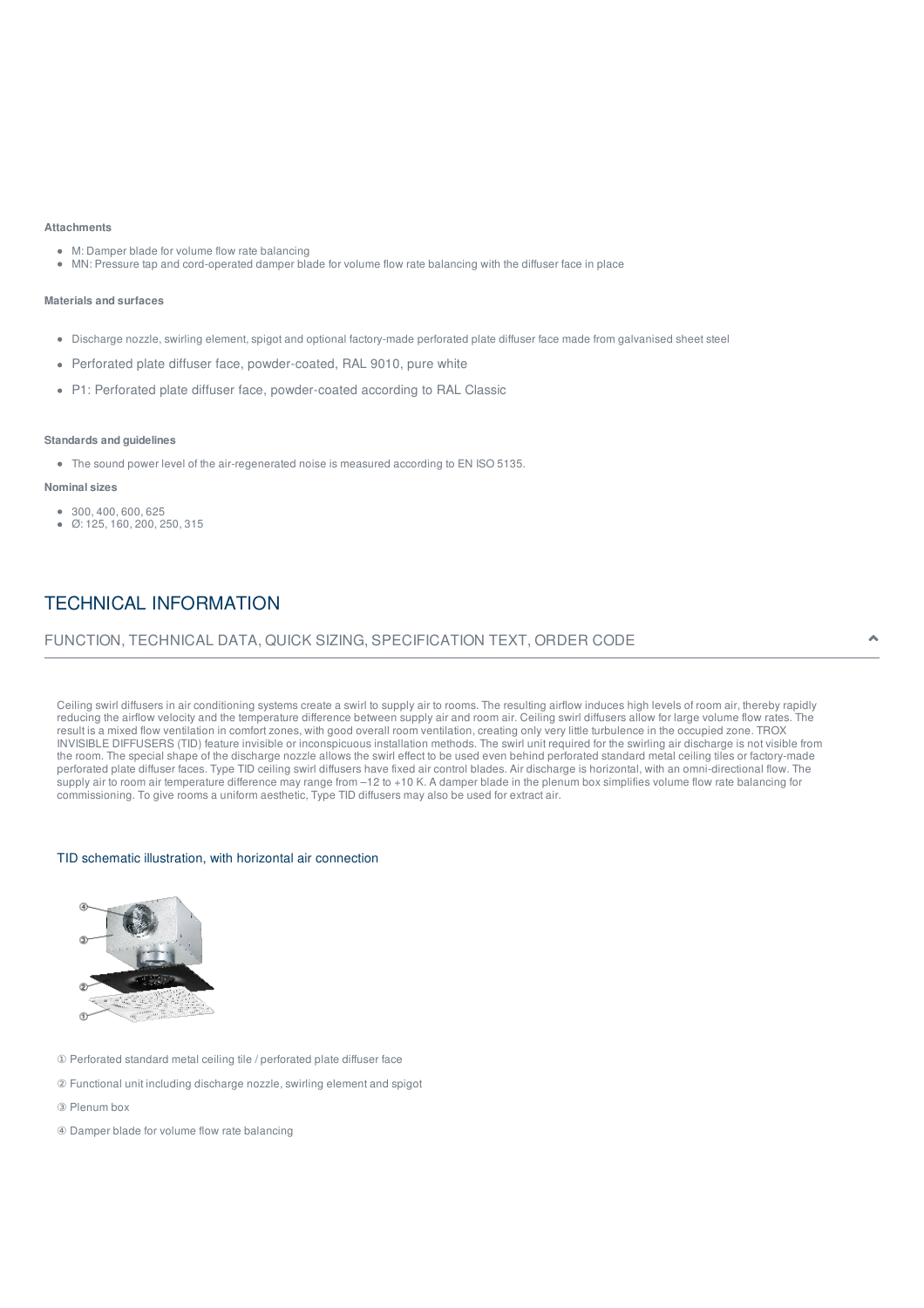### TID schematic illustration, with vertical air connection



#### Perforated standard metal ceiling tile

Functional unit including discharge nozzle, swirling element and spigot

| <b>Nominal sizes</b>                          | 300, 400, 600, 625 mm      |
|-----------------------------------------------|----------------------------|
| Nominal diameter                              | 125, 160, 200, 250, 315 mm |
| Supply air to room air temperature difference | $-12$ to $+10$ K           |

The quick sizing table gives a good overview of the possible volume flow rates and the corresponding sound power levels and differential pressure levels for the combinations with the different perforated plate diffuser faces. The minimum volume flow rates apply to a supply air to room air temperature difference of –6 K. The maximum volume flow rates apply to a sound power level of approx. 50 dB (A) with damper blade position 0°. Exact values for all parameters can be determined with our Easy Product Finder design programme. The quick sizing tables for various sample perforations are listed below:

|           |     |     |    |    |     | Damper blade position |     |                                                                                                                           |
|-----------|-----|-----|----|----|-----|-----------------------|-----|---------------------------------------------------------------------------------------------------------------------------|
| <b>NW</b> |     |     |    |    |     |                       |     | qv [l/s] qv [m <sup>3/h]</sup> 0 ° Δpt [Pa] 0 ° LWA [dB(A)] 45 ° Δpt [Pa] 45 ° LWA [dB(A)] 90 ° Δpt [Pa] 90 ° LWA [dB(A)] |
|           | 21  | 76  | 41 | 38 | 49  | 40                    | 72  | 39                                                                                                                        |
| 125       | 25  | 90  | 56 | 43 | 68  | 44                    | 100 | 43                                                                                                                        |
|           | 29  | 103 | 75 | 47 | 90  | 48                    | 133 | 47                                                                                                                        |
|           | 32  | 117 | 95 | 50 | 116 | 51                    | 170 | 50                                                                                                                        |
|           | 23  | 83  | 17 | 27 | 21  | 29                    | 33  | 28                                                                                                                        |
| 160       | 33  | 118 | 34 | 37 | 41  | 38                    | 66  | 38                                                                                                                        |
|           | 42  | 152 | 58 | 44 | 69  | 46                    | 111 | 46                                                                                                                        |
|           | 52  | 187 | 87 | 50 | 103 | 51                    | 167 | 52                                                                                                                        |
|           | 37  | 132 | 19 | 28 | 19  | 28                    | 30  | 29                                                                                                                        |
| 200       | 51  | 182 | 36 | 37 | 37  | 38                    | 57  | 38                                                                                                                        |
|           | 65  | 233 | 59 | 44 | 60  | 45                    | 94  | 46                                                                                                                        |
|           | 79  | 284 | 87 | 50 | 90  | 50                    | 139 | 51                                                                                                                        |
|           | 58  | 207 | 20 | 28 | 24  | 29                    | 32  | 31                                                                                                                        |
| 250       | 77  | 276 | 35 | 37 | 42  | 39                    | 57  | 40                                                                                                                        |
|           | 96  | 344 | 54 | 44 | 65  | 46                    | 89  | 47                                                                                                                        |
|           | 115 | 413 | 78 | 50 | 93  | 52                    | 128 | 53                                                                                                                        |
|           | 90  | 325 | 25 | 33 | 28  | 34                    | 37  | 34                                                                                                                        |
| 315       | 112 | 402 | 38 | 39 | 43  | 40                    | 57  | 41                                                                                                                        |
|           | 133 | 480 | 54 | 45 | 62  | 46                    | 81  | 46                                                                                                                        |
|           | 155 | 557 | 73 | 50 | 83  | 51                    | 110 | 50                                                                                                                        |

TID (RG 2516 or RG 2.5–5.5), sound power level and total differential pressure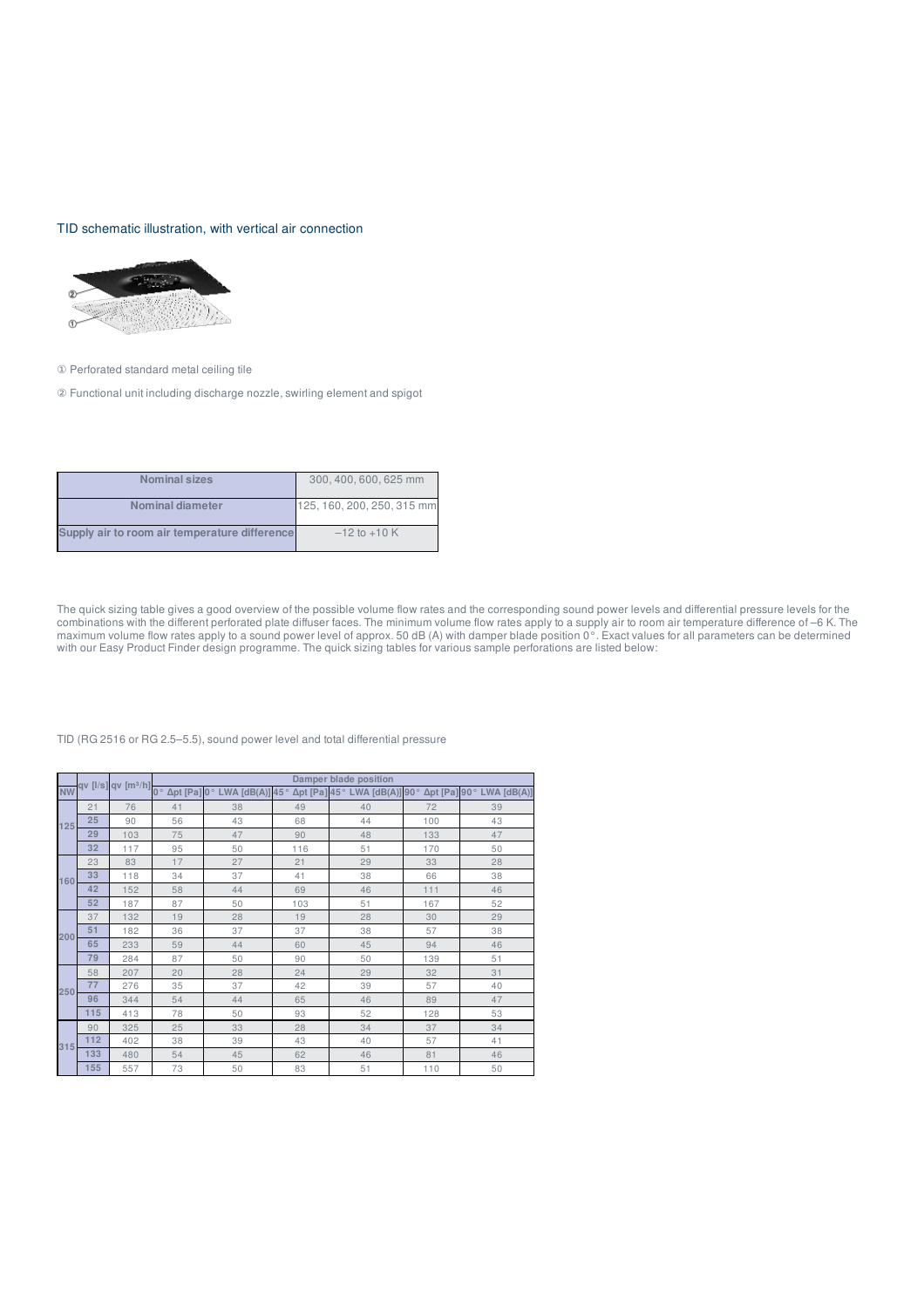|           |     |     |    |    |     | Damper blade position |     |                                                                                                               |
|-----------|-----|-----|----|----|-----|-----------------------|-----|---------------------------------------------------------------------------------------------------------------|
| <b>NW</b> |     |     |    |    |     |                       |     | qv [l/s] qv [m3/h] <mark>o。Δpt [Pa]0。LWA [dB(A)]</mark> 45。Δpt [Pa] 45。LWA [dB(A)] 90。Δpt [Pa] 90。LWA [dB(A)] |
|           | 17  | 63  | 24 | 32 | 30  | 33                    | 46  | 33                                                                                                            |
| 125       | 23  | 83  | 43 | 39 | 53  | 41                    | 80  | 40                                                                                                            |
|           | 29  | 103 | 66 | 45 | 81  | 47                    | 123 | 46                                                                                                            |
|           | 34  | 123 | 93 | 50 | 116 | 51                    | 175 | 51                                                                                                            |
|           | 36  | 130 | 38 | 38 | 45  | 40                    | 77  | 40                                                                                                            |
| 160       | 45  | 163 | 59 | 45 | 71  | 46                    | 122 | 47                                                                                                            |
|           | 55  | 196 | 86 | 50 | 103 | 51                    | 176 | 52                                                                                                            |
|           | 39  | 139 | 19 | 28 | 20  | 29                    | 31  | 30                                                                                                            |
| 200       | 53  | 191 | 36 | 37 | 37  | 38                    | 59  | 39                                                                                                            |
|           | 68  | 243 | 58 | 44 | 60  | 45                    | 96  | 46                                                                                                            |
|           | 82  | 296 | 86 | 50 | 89  | 51                    | 142 | 51                                                                                                            |
|           | 54  | 194 | 16 | 25 | 19  | 27                    | 27  | 28                                                                                                            |
| 250       | 76  | 272 | 30 | 36 | 38  | 37                    | 52  | 39                                                                                                            |
|           | 97  | 349 | 50 | 44 | 62  | 45                    | 86  | 47                                                                                                            |
|           | 119 | 427 | 75 | 50 | 93  | 52                    | 128 | 53                                                                                                            |
|           | 87  | 312 | 20 | 30 | 23  | 31                    | 31  | 32                                                                                                            |
| 315       | 111 | 401 | 33 | 38 | 39  | 39                    | 52  | 39                                                                                                            |
|           | 136 | 491 | 50 | 45 | 58  | 46                    | 78  | 46                                                                                                            |
|           | 161 | 580 | 70 | 50 | 81  | 51                    | 109 | 51                                                                                                            |

TID (RD 2820 or RD 2.8–5.5), sound power level and total differential pressure

TID (RV 5046 or RV 5–7), sound power level and total differential pressure

|           | qv [l/s] qv [m <sup>3/h]</sup> 0 ° Δpt [Pa] 0 ° LWA [dB(A)] 45 ° Δpt [Pa] 45 ° LWA [dB(A)] 90 ° Δpt [Pa] 90 ° LWA [dB(A)] |     |    |    |     | Damper blade position |     |    |
|-----------|---------------------------------------------------------------------------------------------------------------------------|-----|----|----|-----|-----------------------|-----|----|
| <b>NW</b> |                                                                                                                           |     |    |    |     |                       |     |    |
|           | 14                                                                                                                        | 49  | 12 | 25 | 15  | 27                    | 25  | 27 |
| 125       | 21                                                                                                                        | 76  | 29 | 36 | 38  | 38                    | 61  | 37 |
|           | 29                                                                                                                        | 104 | 54 | 44 | 70  | 45                    | 112 | 45 |
|           | 36                                                                                                                        | 131 | 87 | 50 | 112 | 51                    | 180 | 51 |
|           | 23                                                                                                                        | 83  | 12 | 25 | 16  | 27                    | 29  | 27 |
| 160       | 34                                                                                                                        | 123 | 27 | 36 | 34  | 38                    | 63  | 38 |
|           | 45                                                                                                                        | 163 | 47 | 44 | 60  | 45                    | 110 | 46 |
|           | 56                                                                                                                        | 203 | 74 | 50 | 93  | 51                    | 170 | 52 |
|           | 37                                                                                                                        | 132 | 13 | 27 | 14  | 27                    | 24  | 28 |
| 200       | 54                                                                                                                        | 195 | 29 | 37 | 31  | 38                    | 54  | 38 |
|           | 72                                                                                                                        | 259 | 51 | 44 | 54  | 45                    | 94  | 46 |
|           | 90                                                                                                                        | 322 | 79 | 50 | 83  | 51                    | 146 | 51 |
|           | 52                                                                                                                        | 187 | 11 | 24 | 13  | 24                    | 21  | 26 |
| 250       | 77                                                                                                                        | 277 | 25 | 35 | 30  | 36                    | 47  | 38 |
|           | 102                                                                                                                       | 367 | 43 | 44 | 52  | 44                    | 82  | 46 |
|           | 127                                                                                                                       | 457 | 67 | 50 | 81  | 51                    | 127 | 53 |
|           | 69                                                                                                                        | 249 | 10 | 23 | 12  | 25                    | 17  | 25 |
| 315       | 103                                                                                                                       | 372 | 22 | 35 | 27  | 36                    | 38  | 36 |
|           | 138                                                                                                                       | 495 | 39 | 43 | 48  | 45                    | 68  | 45 |
|           | 172                                                                                                                       | 618 | 61 | 50 | 75  | 51                    | 106 | 51 |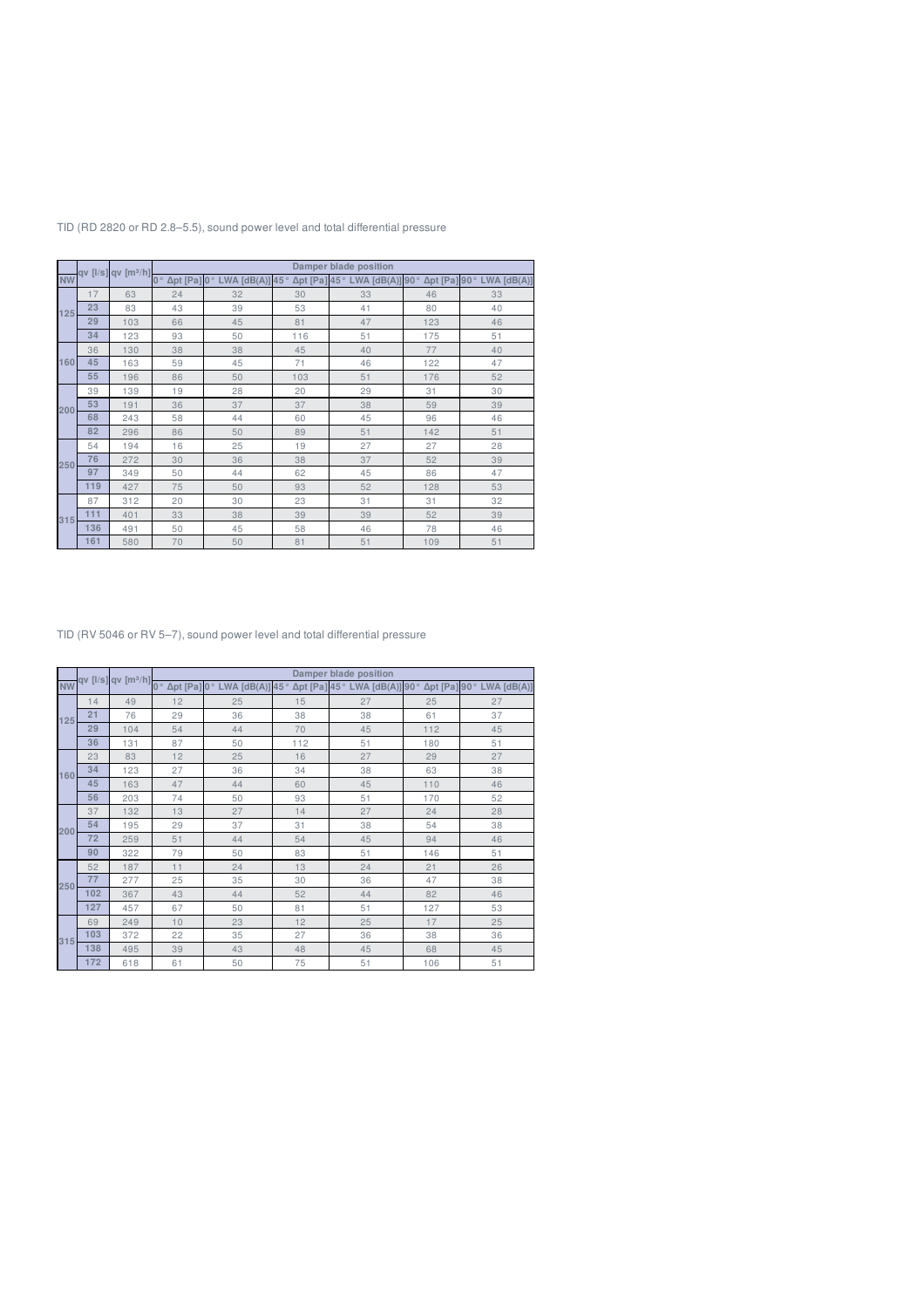#### **Specification text**

Ceiling swirl diffusers for invisible or inconspicuous installation behind standard metal ceiling tiles or factory-made perforated plate diffuser faces. The ceiling swirl diffuser is suitable for comfort and industrial zones and is installed as a supply or extract air diffuser in the suspended ceiling. The swirling element with fixed air control blades enable a horizontal swirling supply air discharge creating high induction levels so that the airflow velocities and temperature differences are quickly reduced. The special shape of the discharge nozzle allows the ceiling swirl diffuser to be used behind perforated standard metal ceiling tiles, which must not be thicker than 1.0 mm, and should ideally be preferably less than or equal to 0.7 mm thick, without any visual interruptions in the ceiling appearance. The ceiling swirl diffuser can be combined with all types of ceilings using a factory-made perforated plate diffuser face. The ready-to-install functional unit, consisting of a specially shaped discharge nozzle, swirling element with fixed blades and spigot, is always coated in black and can be connected directly to the on-site air duct system or combined with a Type AK-Uni plenum box. In the case of a vertical connection, suspension lugs are provided for on-site fixing to the spigot. The plenum box has drilled holes for on-site fixing. All spigots are suitable for ducts according to EN 1506 or EN 13180. The sound power level of the air-regenerated noise is measured according to EN ISO 5135.

#### **Special characteristics**

- Inconspicuous or non-visible swirl diffuser
- Installation behind on-site perforated standard ceiling tile, without affecting the appearance of the ceiling, ceiling tile thickness must be ≤ 1 mm, preferably ≤ 0.7 mm
- Optionally with factory-made perforated plate diffuser face, to cover the functional unit consisting of discharge nozzle, swirling element  $\alpha$ and spigot
- Functional unit always dip coated black
- Non-visible installation of technical components

#### **Materials and surfaces**

- Discharge nozzle, swirling element, spigot and optional factory-made perforated plate diffuser face and/or plenum box made from galvanised sheet steel
- Perforated plate diffuser face, powder-coated, RAL 9010, pure white
- P1: Perforated plate diffuser face, powder-coated according to RAL Classic

#### **Technical data**

- Nominal sizes: 300, 400, 600, 625
- Ø: 125, 160, 200, 250, 315 mm
- Supply air to room air temperature difference: –12 to +10 K

#### **Sizing data**

| u | $\Gamma_{\text{max}}$ 3 /kg <sup>+</sup><br><br>٠ |
|---|---------------------------------------------------|
|   | r.                                                |

Air-regenerated noise  $[dB(A)]$ L<sub>WA</sub>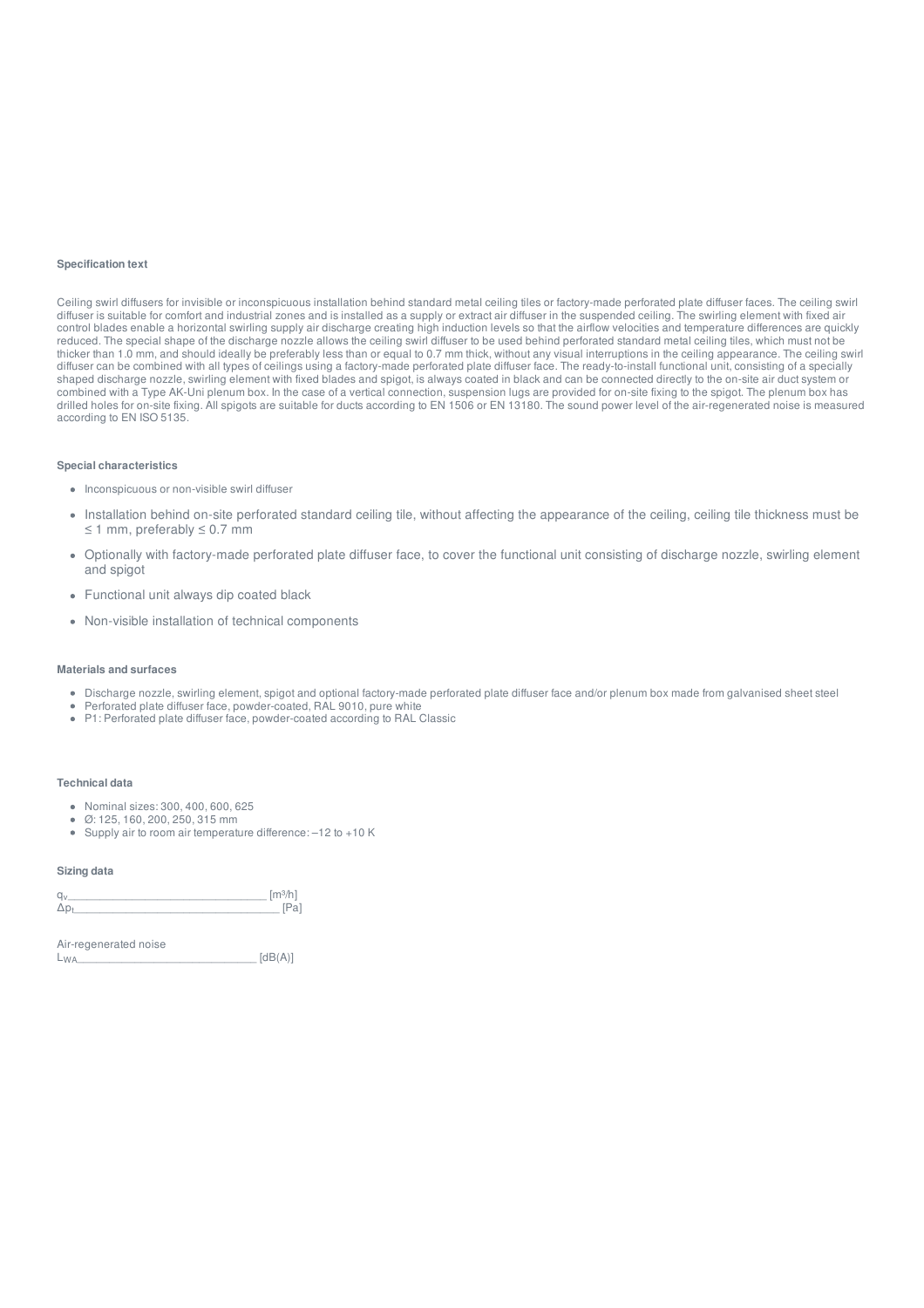|  |  |  |  |  | TID – Z – H – M – L / 600 × 160 / LBS /                                                                                                                                                                                           |  |  | P1-RAL 9016                     |
|--|--|--|--|--|-----------------------------------------------------------------------------------------------------------------------------------------------------------------------------------------------------------------------------------|--|--|---------------------------------|
|  |  |  |  |  | $\frac{1}{2}$ . The contract of the contract of the contract of the contract of the contract of the contract of the contract of the contract of the contract of the contract of the contract of the contract of the contract of t |  |  | the contract of the contract of |
|  |  |  |  |  | $1 \qquad 2 \qquad 3 \qquad 4 \qquad 5 \qquad 6 \qquad 7 \qquad 8$                                                                                                                                                                |  |  |                                 |

1 Type TID Ceiling swirl diffuser

2 System Z Supply air A Extract air

3 Connection

V Vertical

H Horizontal

4 Damper blade for volume flow rate balancing (only for connection H) No entry: none M With

5 Lip seal (only for connection H) No entry: none L With lip seal

6 Nominal size [mm] 300 400 600 625

7 Nominal diameter [mm] 125

160

200

250 315

8 Perforated sheet No entry: none (standard ceiling plate) LBK Clamped with perforated diffuser face (only with connection H) LBS Screwed with perforated diffuser face (only with connection H)

9 Exposed surface (only LBK or LBS) No entry: powder-coated RAL 9010, pure white P1 Powder-coated, specify RAL CLASSIC colour Gloss level RAL 9010 50 % RAL 9006 30 % All other RAL colours 70 %

Order example: TID–Z–V/600×160

System Supply air Connection Vertical Nominal size 600 Nominal width 160

Variants, Dimensions, Product details

### **Variants**

Connection

Horizontal: In the case of a horizontal connection, the TID air diffuser is combined with a suitable Type AK-Uni plenum box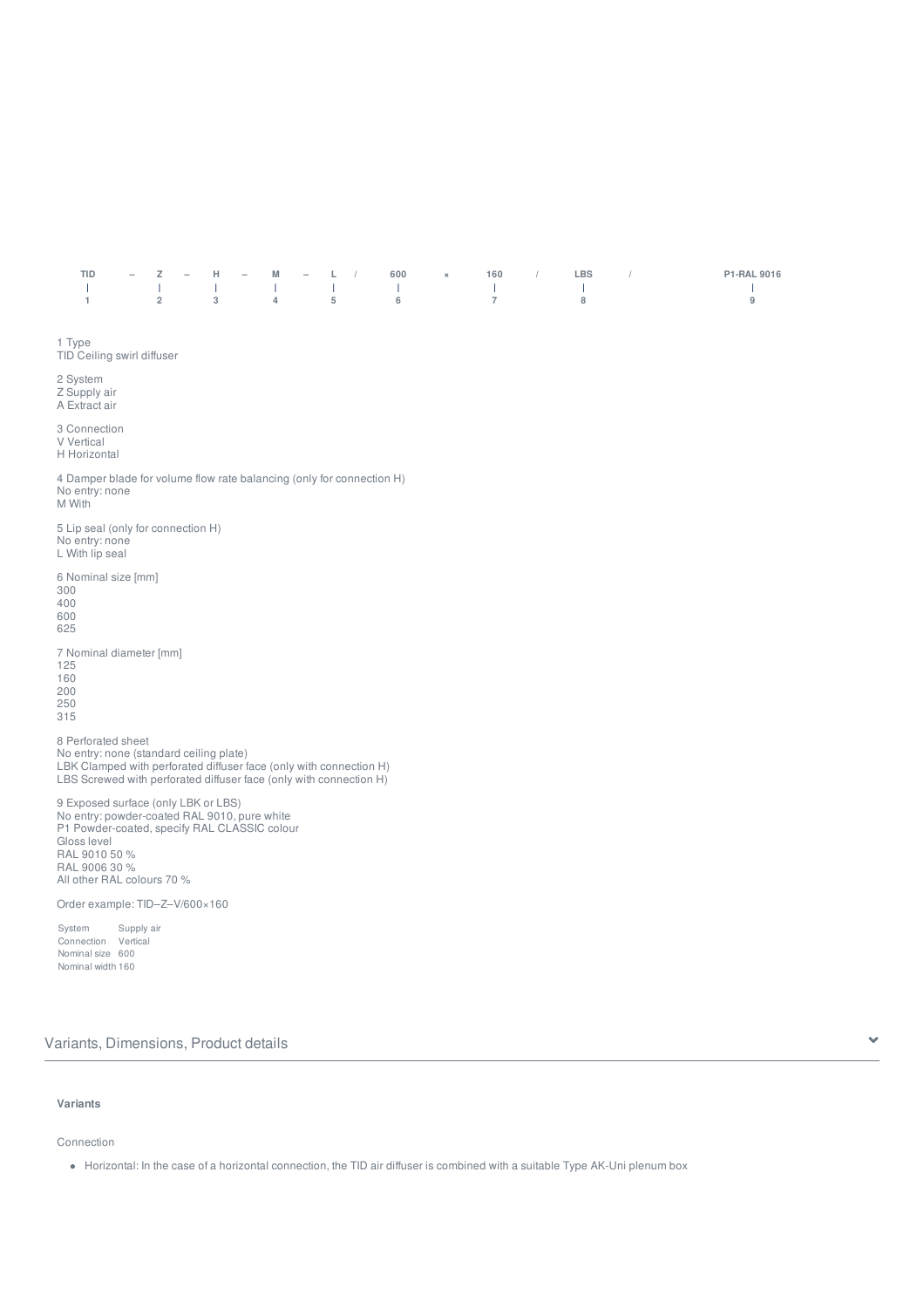#### Perforated plate diffuser face

- Without perforated plate diffuser face: This variant is suitable for installation behind a standard metal ceiling tile perforated on site (free cross section ≥ 15 %), which must be  $\leq$  1 mm thick, and ideally  $\leq$  0.7 mm thick
- $\bullet$ LBK – clamped perforated plate diffuser face: A perforated plate diffuser face with a perforation of RV 6.0–8.0 with a free cross section of approx. 51 % is included in the supply package ex works; the perforated plate diffuser face is attached to the discharge nozzle by means of clamps; this variant is particularly suitable for insertion in T-bar ceilings and is only available with a plenum box; the diffuser face is permanently connected to the plenum box
- LBS screwed perforated plate diffuser face: A perforated plate diffuser face with a perforation of RV 6.0–8.0 with a free cross section of approx. 51 % is included in the supply package ex works; the perforated plate diffuser face is attached to the discharge nozzle with lugs at the edges; this variant is particularly suitable for direct installation below suspended ceilings and only available with a plenum box; the air diffuser is secured to the cross bar in the plenum box with the central fixing screw. The entire air diffuser can be removed to access the plenum box behind it up to the equalising element, e.g. for cleaning

#### **Variants**

#### Connection

Vertical: In the case of a vertical connection, a spigot is attached to the discharge nozzle; it can be mounted directly to the on-site duct network. Suspension lugs are attached to the spigot to retain the dead load of the air diffuser

#### Perforated plate diffuser face

Without perforated plate diffuser face: This variant is suitable for installation behind a standard metal ceiling tile perforated on site (free cross section ≥ 15 %), which must be  $\leq$  1 mm thick, and ideally  $\leq$  0.7 mm thick

### TID



TID with perforated standard metal ceiling tile / perforated plate diffuser face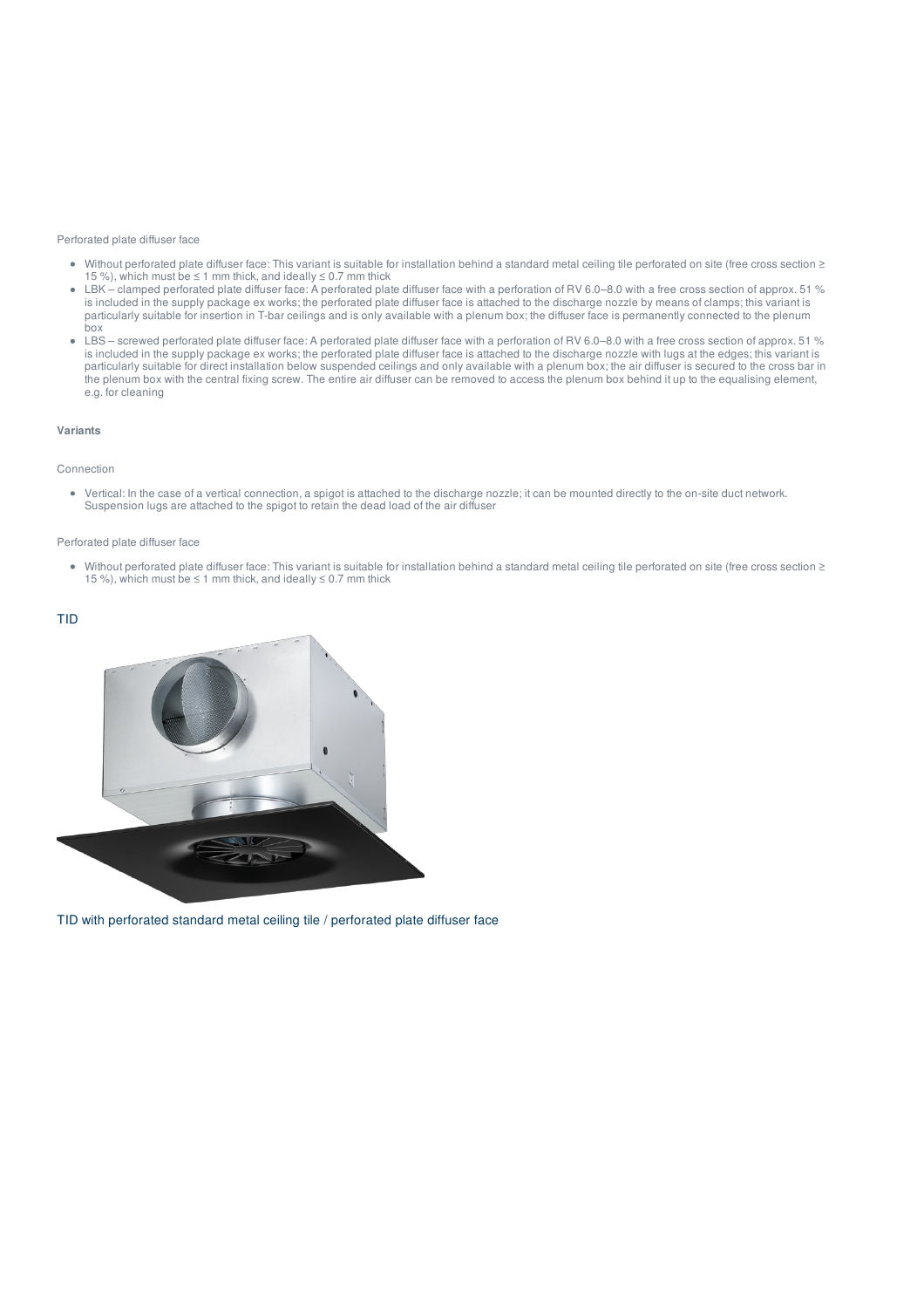

# Dimension Q<sub>1</sub> [mm]

| <b>NW</b> |          |     |     |               | Nominal size   |               |     |                |
|-----------|----------|-----|-----|---------------|----------------|---------------|-----|----------------|
|           | D<br>300 | 400 | 600 | <b>BK 600</b> | <b>LBS 600</b> | 625<br>$\Box$ |     | BK 625 LBS 625 |
| 125       | 290      | 390 | 590 | 593           | 598            | 615           | 618 | 623            |
| 160       | 290      | 390 | 590 | 593           | 598            | 615           | 618 | 623            |
| 200       |          | 390 | 590 | 593           | 598            | 615           | 618 | 623            |
| 250       |          |     | 590 | 593           | 598            | 615           | 618 | 623            |
| 315       |          |     | 590 | 593           | 598            | 615           | 618 | 623            |

① Perforated standard metal ceiling tiles

,

TID with plenum box [mm]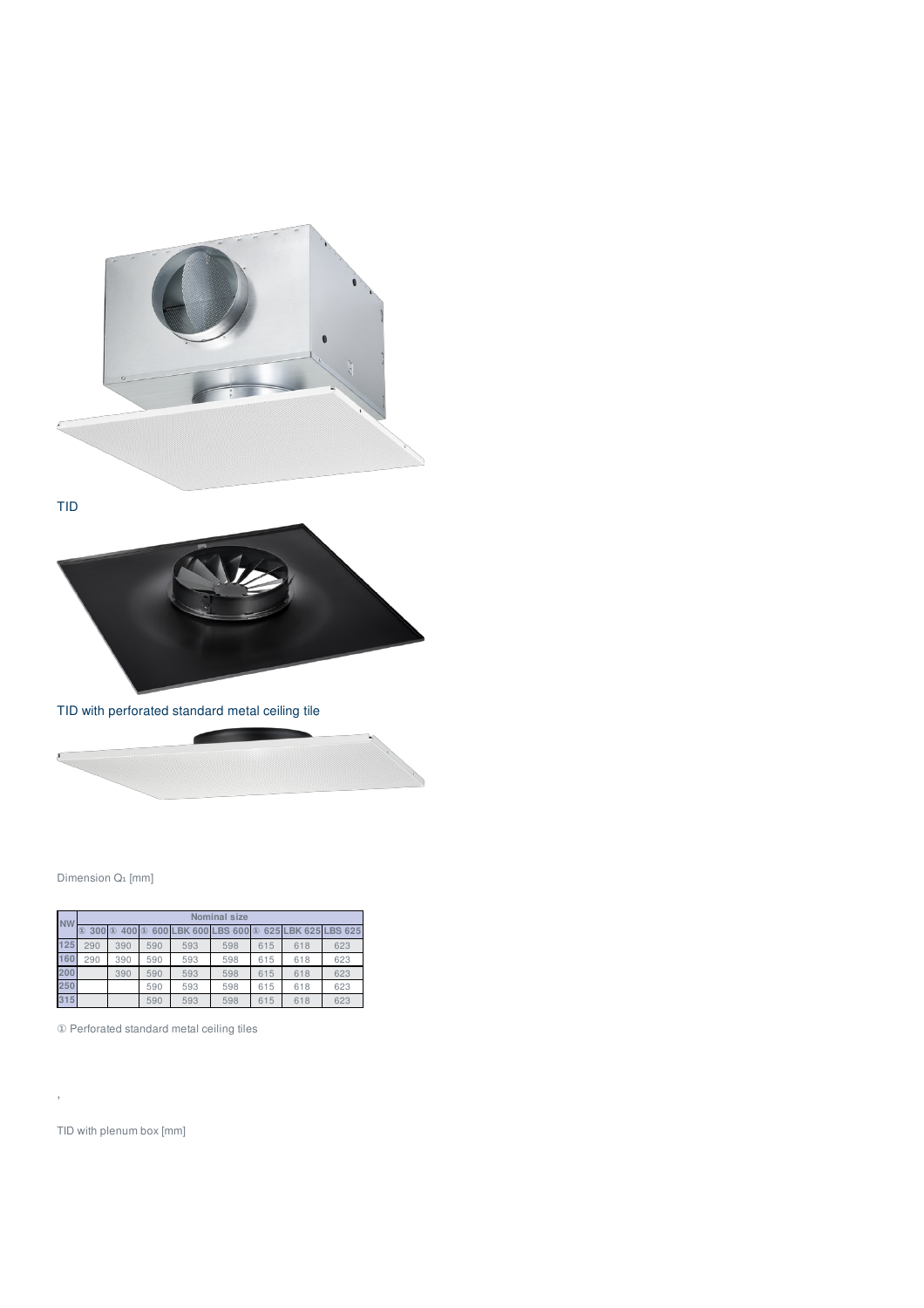|         |             |    |     |    |    | NW ØD4 H ® H LBK H LBS H5 ® H5 LBK H5 LBS H4 |  | $H_3$ $\Box$ Q <sub>3</sub> C | A |                              |
|---------|-------------|----|-----|----|----|----------------------------------------------|--|-------------------------------|---|------------------------------|
|         | $125$ $125$ | 66 | 66  |    |    |                                              |  |                               |   | 195 255 216 50 170 98 AK028  |
| 160     | 160         | 69 | 69  |    | 10 |                                              |  |                               |   | 220 280 266 48 182 123 AK029 |
| 200 200 |             | 75 | 75. | 76 | 10 |                                              |  |                               |   | 250 310 290 50 194 158 AK030 |
|         | 250 250     |    | 76  |    | 10 |                                              |  |                               |   | 295 355 476 50 219 198 AK031 |
|         | 315 315     |    | 78  | 79 |    |                                              |  |                               |   | 345 395 567 48 244 248 AK032 |

Perforated standard metal ceiling tiles

Air diffuser [kg]

,

| <b>NW</b> |                     | <b>Nominal size</b> |     |                             |     |     |                     |     |  |  |  |  |  |
|-----------|---------------------|---------------------|-----|-----------------------------|-----|-----|---------------------|-----|--|--|--|--|--|
|           | $\mathbf{r}$<br>300 |                     |     | 400 3 600 LBK 600 LBS 600 3 |     |     | 625 LBK 625 LBS 625 |     |  |  |  |  |  |
| 125       | 1.0                 | 1.5                 | 3.5 | 7.0                         | 7.0 | 3.5 | 7.0                 | 7.0 |  |  |  |  |  |
| 160       | .0                  | 1,5                 | 3,5 | 7.0                         | 7.C | 3,5 | '.C                 |     |  |  |  |  |  |
| 200       |                     | 1,5                 | 3,5 | 7.0                         | 7.0 | 3,5 | 7.0                 |     |  |  |  |  |  |
| 250       |                     |                     | 3.5 | 7.0                         | 7.0 | 3.5 | 7.0                 |     |  |  |  |  |  |
| 315       |                     |                     | 3.5 | 7.0                         |     | 3,5 | '.O                 |     |  |  |  |  |  |

Perforated standard metal ceiling tiles

,

,

Plenum box [kg]



Note: Total weight for variants with plenum box: air diffuser + plenum box

TID with vertical connection [mm]

|         | ØD      | $^{\circledR}$ | <b>H LBK</b> | LBS <sub>H<sub>5</sub></sub> | $^{\circledR}$ | .BK I<br>H <sub>5</sub><br>L | H5<br>LBS |
|---------|---------|----------------|--------------|------------------------------|----------------|------------------------------|-----------|
|         | 125 123 | 66             | 66           | 67                           |                | 1 C                          |           |
| 160 158 |         | 69             | 69           | 70                           | 8              | 1 C                          |           |
|         | 198     | 75             | 75           | 76                           | 8              | 10                           |           |
| 250 248 |         | 76             | 76           | 77                           | 8              | 10                           |           |
| 315 313 |         | 78             | 78           | 79                           | 8              | 1 C                          |           |

Perforated standard metal ceiling tiles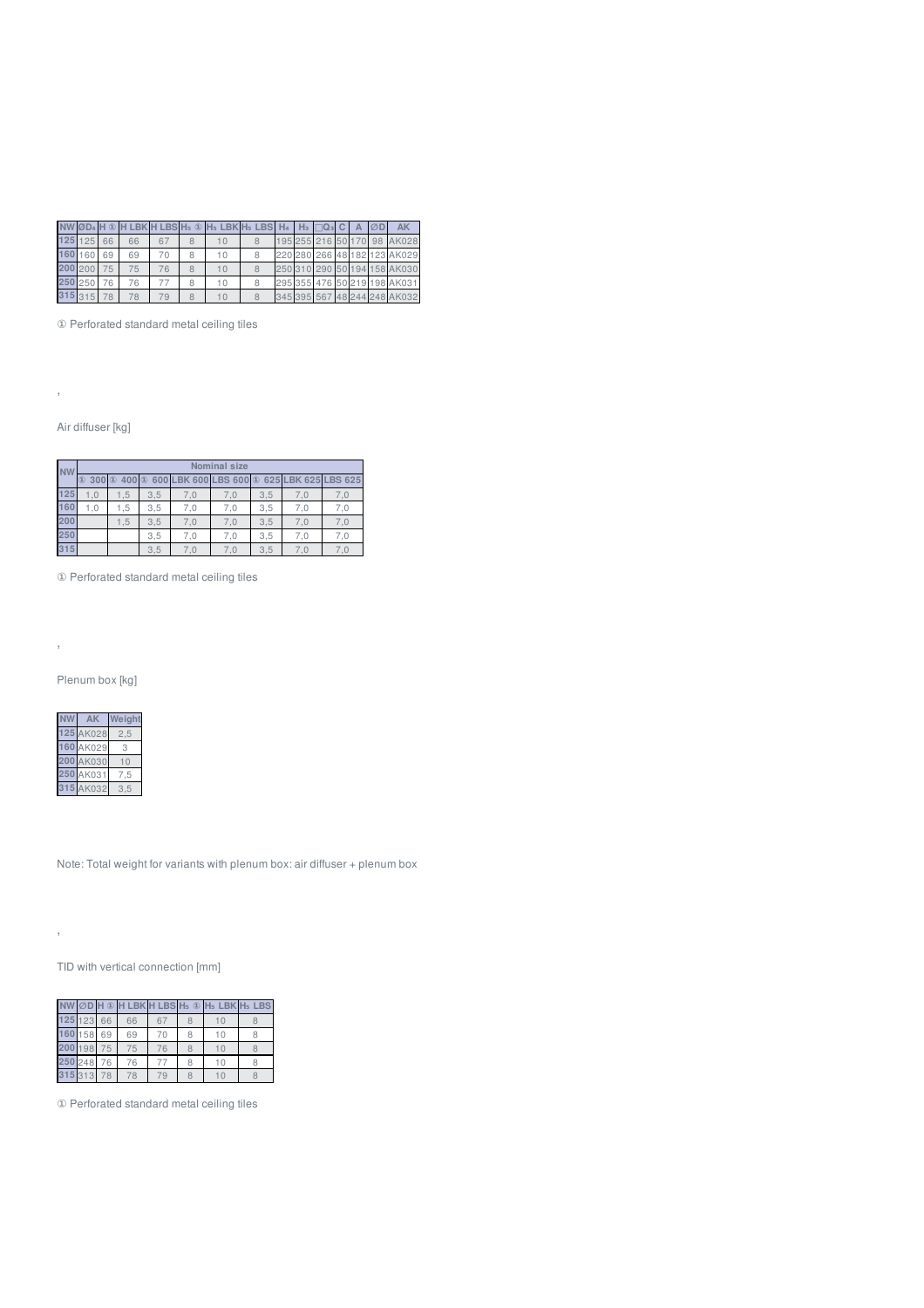

,

# Dimension Q<sub>1</sub> [mm]

| <b>NW</b> |                     | Nominal size |     |                       |     |     |                     |     |  |  |  |  |  |
|-----------|---------------------|--------------|-----|-----------------------|-----|-----|---------------------|-----|--|--|--|--|--|
|           | 300<br>$\mathbf{r}$ | 400(1)       |     | 600 LBK 600 LBS 600 3 |     |     | 625 LBK 625 LBS 625 |     |  |  |  |  |  |
| 125       | 290                 | 390          | 590 | 593                   | 598 | 615 | 618                 | 623 |  |  |  |  |  |
| 160       | 290                 | 390          | 590 | 593                   | 598 | 615 | 618                 | 623 |  |  |  |  |  |
| 200       |                     | 390          | 590 | 593                   | 598 | 615 | 618                 | 623 |  |  |  |  |  |
| 250       |                     |              | 590 | 593                   | 598 | 615 | 618                 | 623 |  |  |  |  |  |
| 315       |                     |              | 590 | 593                   | 598 | 615 | 618                 | 623 |  |  |  |  |  |

① Perforated standard metal ceiling tiles

,

Air diffuser [kg]

| NW  |                      | <b>Nominal size</b> |     |                                           |     |     |     |  |  |  |  |  |  |
|-----|----------------------|---------------------|-----|-------------------------------------------|-----|-----|-----|--|--|--|--|--|--|
|     | $\circled{1}$<br>300 | $400$ $\circ$       |     | 600 LBK 600 LBS 600 3 625 LBK 625 LBS 625 |     |     |     |  |  |  |  |  |  |
| 125 |                      | 1,5                 | 3.5 |                                           | 7.0 | 3,5 |     |  |  |  |  |  |  |
| 160 |                      | 1,5                 | 3.5 | 7.0                                       | 7.0 | 3.5 | .C  |  |  |  |  |  |  |
|     |                      | 1,5                 | 3.5 |                                           | 7.0 | 3.5 |     |  |  |  |  |  |  |
| 250 |                      |                     | 3.5 | 7.C                                       | 70  | 3.5 |     |  |  |  |  |  |  |
| 315 |                      |                     | 3,5 | 7.0                                       | 7.0 | 3,5 | '.C |  |  |  |  |  |  |

① Perforated standard metal ceiling tiles

# Horizontal connection



### Horizontal connection



Vertical connection